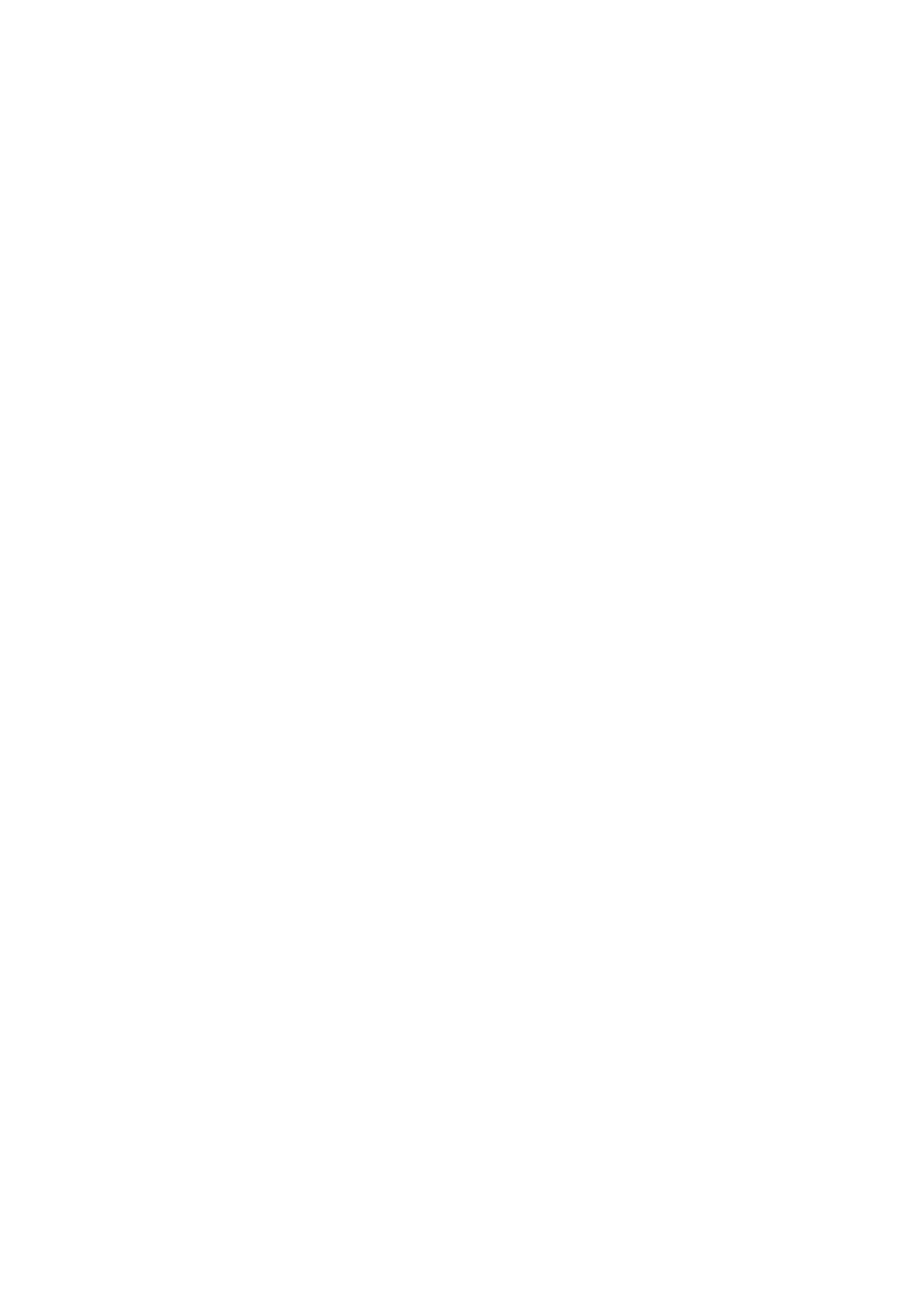

## **INTRODUCTION TO RADIONICS**

Application Form – June 2022

THE SCHOOL OF RADIONICS

Page 1 of 2

| <b>PERSONAL DETAILS</b>                                                                                                                         |  |  |  |  |
|-------------------------------------------------------------------------------------------------------------------------------------------------|--|--|--|--|
| Name:                                                                                                                                           |  |  |  |  |
| Address:                                                                                                                                        |  |  |  |  |
| Mobile:<br>Tel:                                                                                                                                 |  |  |  |  |
| Email:                                                                                                                                          |  |  |  |  |
| How did you hear about this course? (Please tick)                                                                                               |  |  |  |  |
| Word of Mouth<br>While a patient<br>Internet                                                                                                    |  |  |  |  |
|                                                                                                                                                 |  |  |  |  |
| Age range (please tick)                                                                                                                         |  |  |  |  |
| $25 - 44$<br>$45 - 64$<br>Under 25<br>$65+$                                                                                                     |  |  |  |  |
| What do you hope to learn/achieve on the Introduction to Radionics course?                                                                      |  |  |  |  |
| Please provide details of any relevant experience or therapies you may have                                                                     |  |  |  |  |
| I am able to dowse / I am not able to dowse and would like you to give me the name of my<br>nearest practitioner (please delete as appropriate) |  |  |  |  |

**\_\_\_\_\_\_\_\_\_\_\_\_\_\_\_\_\_\_\_\_\_\_\_\_\_\_\_\_\_\_\_\_\_\_\_\_\_\_\_\_\_\_\_\_\_\_\_\_\_\_\_\_\_\_\_\_\_\_\_\_\_\_\_\_\_\_\_\_**

## **Delegate Lists***:*

It is our usual practice to provide a list of staff and delegates together with contact telephone numbers and e-mail addresses for future 'networking'. Please complete the following:

I agree/do not agree *(please delete as appropriate)* for my name and contact numbers to appear on a delegate list.

Signed: Date: